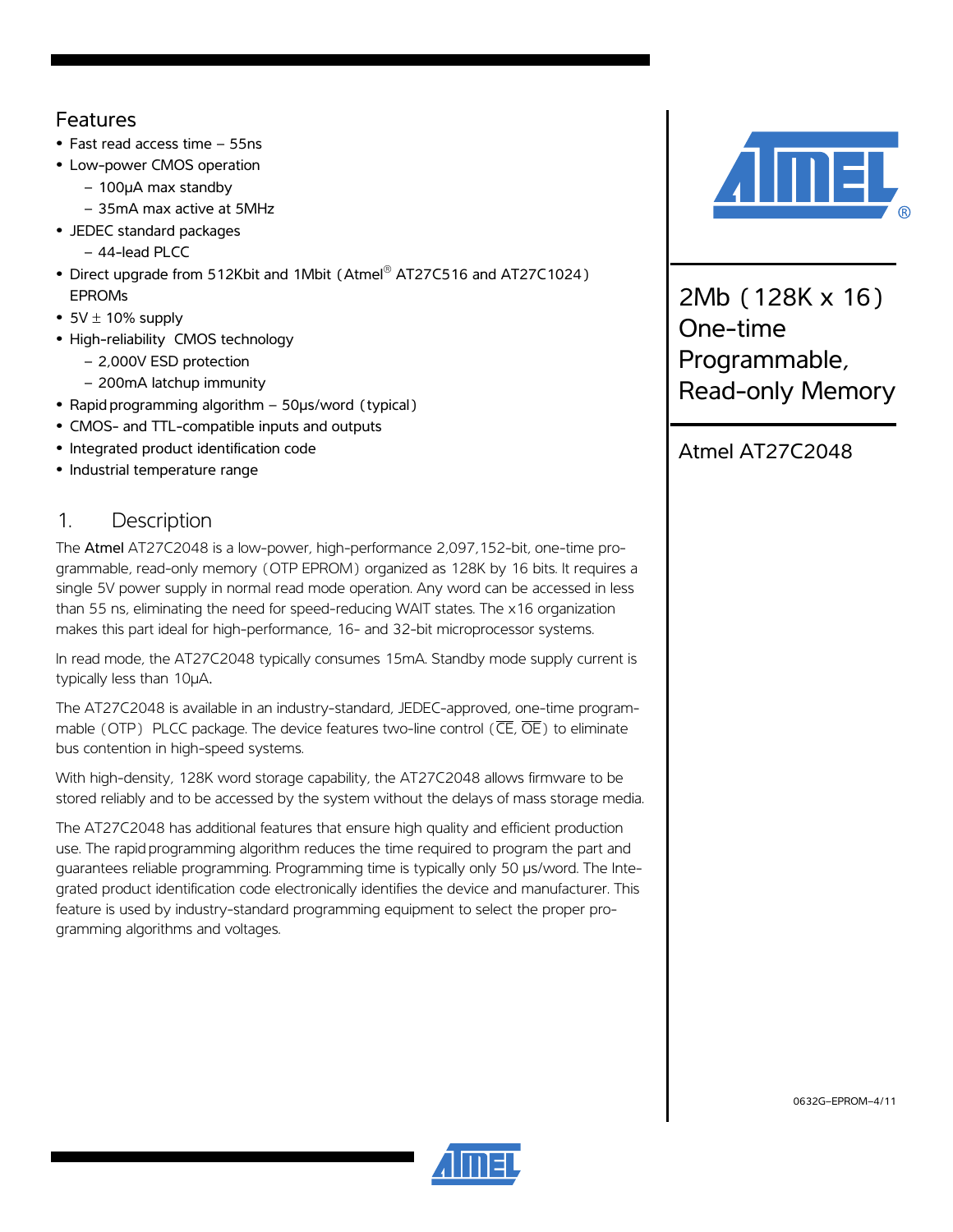

### 2. Pin configurations

| Pin name   | Function       |
|------------|----------------|
| $AO - A16$ | Addresses      |
| $OO - O15$ | Outputs        |
| Œ          | Chip enable    |
| <b>OE</b>  | Output enable  |
| <b>PGM</b> | Program strobe |
| NC.        | No connect     |
| DС         | Don't connect  |

Note: Both GND pins must be connected.



#### 3. System considerations

Switching between active and standby conditions via the chip enable pin may produce transient voltage excursions. Unless accommodated by the system design, these transients may exceed datasheet limits, resulting in device nonconformance. At a minimum, a 0.1µF, high-frequency, low inherent inductance, ceramic capacitor should be utilized for each device. This capacitor should be connected between the  $V_{cc}$  and ground terminals of the device, as close to the device as possible. Additionally, to stabilize the supply voltage level on printed circuit boards with large EPROM arrays, a 4.7µF bulk electrolytic capacitor should be utilized, again connected between the  $V_{CC}$  and ground terminals. This capacitor should be positioned as close as possible to the point where the power supply is connected to the array.

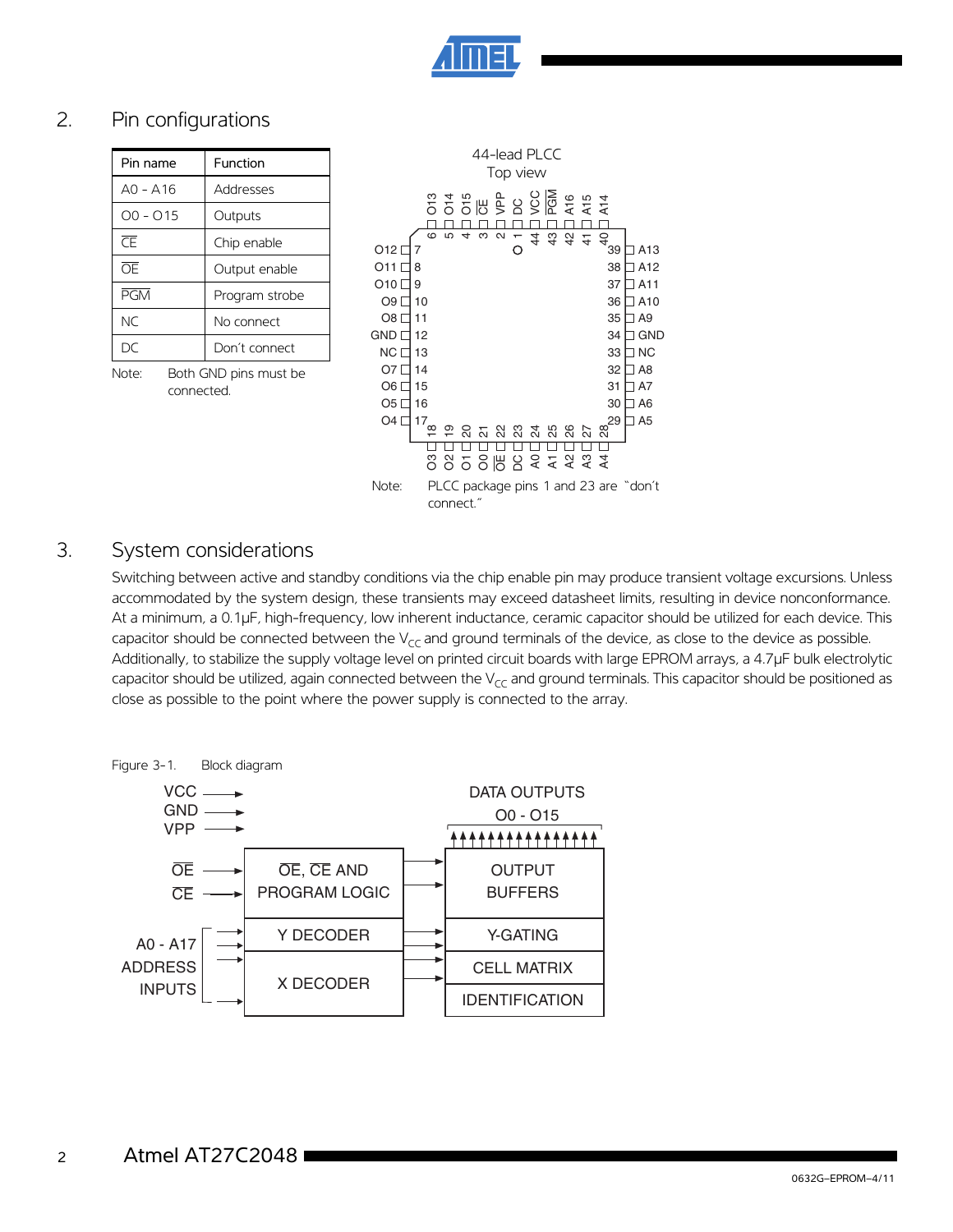#### 4. Absolute maximum ratings\*

| Temperature under bias  -55°C to +125°C                                                                     |  |
|-------------------------------------------------------------------------------------------------------------|--|
| Storage temperature $\ldots \ldots \ldots \ldots -65$ °C to +150°C                                          |  |
| Voltage on any pin with                                                                                     |  |
| Voltage on A9 with<br>respect to ground $\ldots \ldots \ldots \ldots \ldots -2.0V$ to +14.0V <sup>(1)</sup> |  |
| $V_{\text{pp}}$ supply voltage with                                                                         |  |

\*NOTICE: Stresses beyond those listed under "Absolute maximum ratings" may cause permanent damage to the device. This is a stress rating only, and functional operation of the device at these or any other conditions beyond those indicated in the operational sections of this specification is not implied. Exposure to absolute maximum rating conditions for extended periods may affect device reliability.

<span id="page-2-5"></span>Note: 1. Maximum voltage is -0.6V DC, which may undershoot to -2.0V for pulses of less than 20ns. Maximum output pin voltage is  $V_{CC}$  + 0.75V DC, which may overshoot to +7.0V for pulses of less than 20ns.

#### 5. DC and AC characteristics

| Mode/Pin                              | $\overline{\textsf{CE}}$ | $\overline{OE}$            | PGM             | Ai                                                                                        | $V_{\sf PP}$    | Outputs             |
|---------------------------------------|--------------------------|----------------------------|-----------------|-------------------------------------------------------------------------------------------|-----------------|---------------------|
| Read                                  | $V_{IL}$                 | $\mathsf{V}_{\mathsf{IL}}$ | $X^{(1)}$       | Ai                                                                                        | $X^{(1)}$       | $D_{OUT}$           |
| Output disable                        | X                        | $V_{\text{IH}}$            | $\times$        | $\times$                                                                                  | $\times$        | High Z              |
| Standby                               | $V_{\parallel}$          | $\times$                   | $\times$        | $\times$                                                                                  | $X^{(5)}$       | High Z              |
| Rapid program <sup>(2)</sup>          | $V_{IL}$                 | $V_{\text{H}}$             | $V_{\parallel}$ | Ai                                                                                        | $V_{\text{PP}}$ | $D_{IN}$            |
| PGM verify                            | $V_{IL}$                 | $V_{IL}$                   | $V_{\text{IH}}$ | Ai                                                                                        | $V_{\text{PP}}$ | $D_{\text{OUT}}$    |
| PGM inhibit                           | $V_{\parallel H}$        | $\times$                   | $\times$        | $\times$                                                                                  | $V_{\text{PP}}$ | High Z              |
| Product identification <sup>(4)</sup> | $V_{IL}$                 | $\mathsf{V}_{\mathsf{IL}}$ | $\times$        | A9 = $V_H^{(3)}$<br>$AO = V_{\text{IH}}$ or $V_{\text{II}}$<br>$A1 - A16 = V_{\parallel}$ | $V_{CC}$        | Identification code |

<span id="page-2-4"></span><span id="page-2-3"></span><span id="page-2-2"></span><span id="page-2-0"></span>Notes: 1. X can be  $V_{II}$  or  $V_{III}$ .

2. Refer to the programming characteristics.

3.  $V_H = 12.0 \pm 0.5V$ .

4. Two identifier words may be selected. All Ai inputs are held low  $(V_{\parallel})$ , except A9, which is set to  $V_{H'}$  and A0, which is toggled low  $(V_{II})$  to select the manufacturer's identification word and high  $(V_{II})$  to select the device code word.

5. Standby V<sub>CC</sub> current (I<sub>SB</sub>) is specified with V<sub>PP</sub> = V<sub>CC</sub>. V<sub>CC</sub> > V<sub>PP</sub> will cause a slight increase in I<sub>SB</sub>.

<span id="page-2-1"></span>

|                                         | Atmel AT27C2048 |                        |  |  |
|-----------------------------------------|-----------------|------------------------|--|--|
|                                         | $-55$           | $-90$                  |  |  |
| Industrial operating temperature (case) | -40°C - 85°C    | $-40^{\circ}$ C – 85°C |  |  |
| $V_{CC}$ power supply                   | $5V \pm 10\%$   | $5V \pm 10\%$          |  |  |

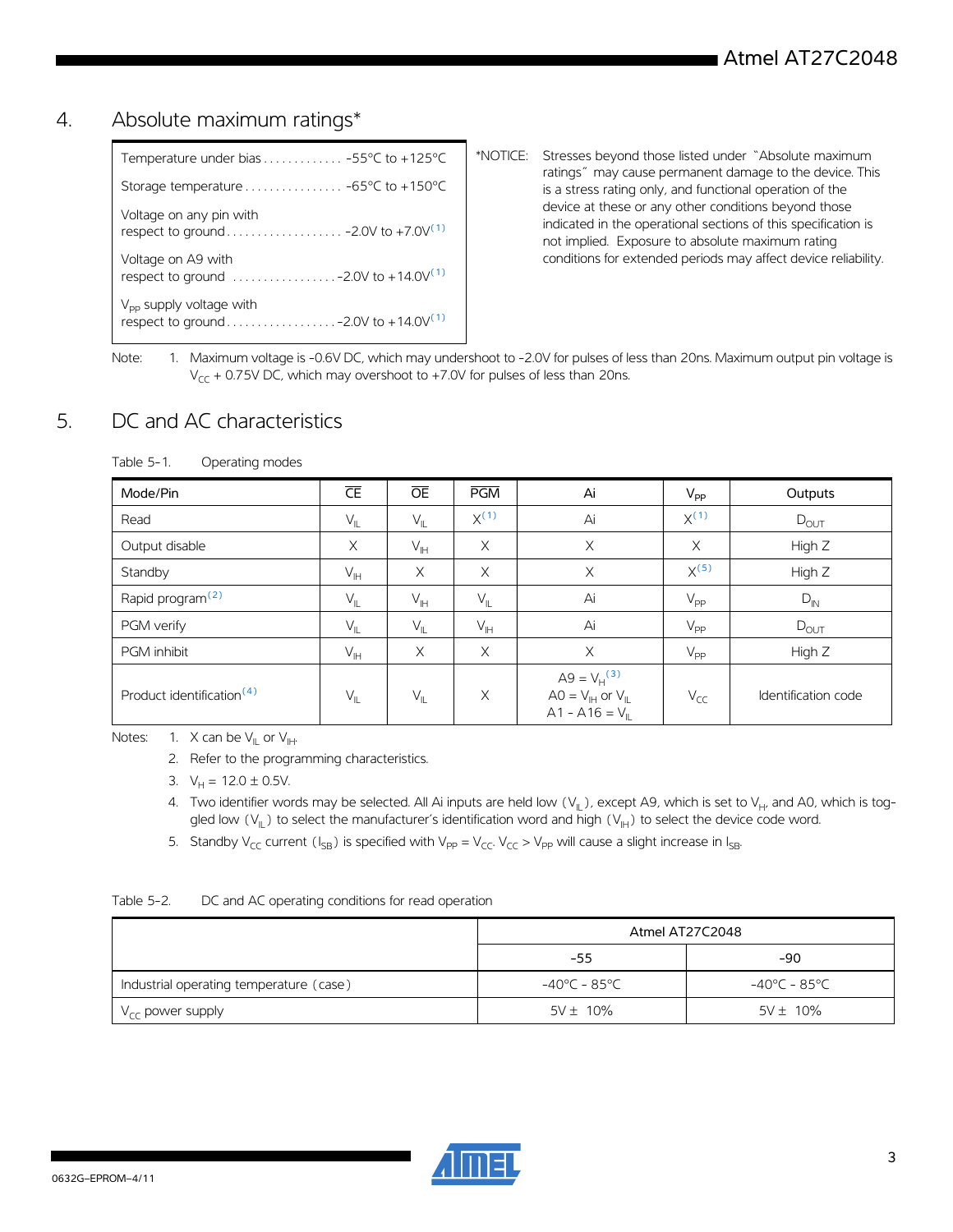

| Symbol                                              | Parameter                                  | Condition                                                                  | Min    | Max            | <b>Units</b> |
|-----------------------------------------------------|--------------------------------------------|----------------------------------------------------------------------------|--------|----------------|--------------|
| Чu                                                  | Input load current                         | $V_{IN}$ = 0V to $V_{CC}$                                                  |        | ±1             | μA           |
| $\frac{1}{2}$                                       | Output leakage current                     | $V_{\text{OUT}} = 0V$ to $V_{\text{CC}}$                                   |        | ± 5            | μA           |
| $I_{PP1}$ <sup>(2)</sup>                            | $V_{\text{pp}}^{(1)}$ read/standby current | $V_{PP} = V_{CC}$                                                          |        | 10             | μA           |
| $V_{cc}$ <sup>(1)</sup> standby current<br>$I_{SB}$ |                                            | $I_{SB1}$ (CMOS)<br>$\overline{CE}$ = $V_{cr}$ ± 0.3V                      |        | 100            | μA           |
|                                                     |                                            | $I_{SB2}$ (TTL)<br>$\overline{CE}$ = 2.0 to V <sub>cc</sub> + 0.5V         |        | $\mathbf{1}$   | mA           |
| $I_{CC}$                                            | $V_{\text{CC}}$ active current             | f = 5MHz, $I_{\text{OUT}}$ = 0mA, $\overline{\text{CE}}$ = $V_{\text{II}}$ |        | 35             | mA           |
| $V_{\parallel}$                                     | Input low voltage                          |                                                                            | $-0.6$ | 0.8            | $\vee$       |
| $V_{\text{IH}}$                                     | Input high voltage                         |                                                                            | 2.0    | $V_{cr}$ + 0.5 | $\vee$       |
| $V_{OL}$                                            | Output low voltage                         | $I_{\Omega I} = 2.1 \text{mA}$                                             |        | 0.4            | $\vee$       |
| $V_{OH}$                                            | Output high voltage                        | $I_{OH} = -400 \mu A$                                                      | 2.4    |                | $\vee$       |

Table 5-3. DC and operating characteristics for read operation

<span id="page-3-1"></span><span id="page-3-0"></span>Notes: 1.  $V_{CC}$  must be applied simultaneously with or before  $V_{PP}$ , and removed simultaneously with or after  $V_{PP}$ .

2. V<sub>PP</sub> may be connected directly to V<sub>CC</sub>, except during programming. The supply current would then be the sum of I<sub>CC</sub> and I  $I_{\text{PP}}$ ..

Table 5-4. AC characteristics for read operation

|                            |                                                              |                                                      |     | Atmel AT27C2048 |          |       |       |
|----------------------------|--------------------------------------------------------------|------------------------------------------------------|-----|-----------------|----------|-------|-------|
|                            |                                                              |                                                      |     | $-55$           |          | $-90$ |       |
| Symbol                     | Parameter                                                    | Condition                                            | Min | Max             | Min      | Max   | Units |
| $t_{\text{ACC}}^{(3)}$     | Address to output delay                                      | $\overline{CE} = \overline{OE}$<br>$= V_{\parallel}$ |     | 55              |          | 90    | ns    |
| $t_{CE}$ <sup>(2)</sup>    | CE to output delay                                           | $\overline{OE} = V_{\parallel}$                      |     | 55              |          | 90    | ns    |
| $t_{OE}^{(2)(3)}$          | $\overline{OE}$ to output delay                              | $\overline{CE} = V_{\parallel}$                      |     | 20              |          | 35    | ns    |
| $t_{DF}$ <sup>(4)(5)</sup> | OE or CE high to output float, whichever occurred first      |                                                      |     | 20              |          | 20    | ns    |
| $t_{OH}$ <sup>(4)</sup>    | Output hold from address, CE or OE, whichever occurred first |                                                      | ⇁   |                 | $\Omega$ |       | ns    |

Note: 2, 3, 4, 5. See the AC waveforms for read operation diagram.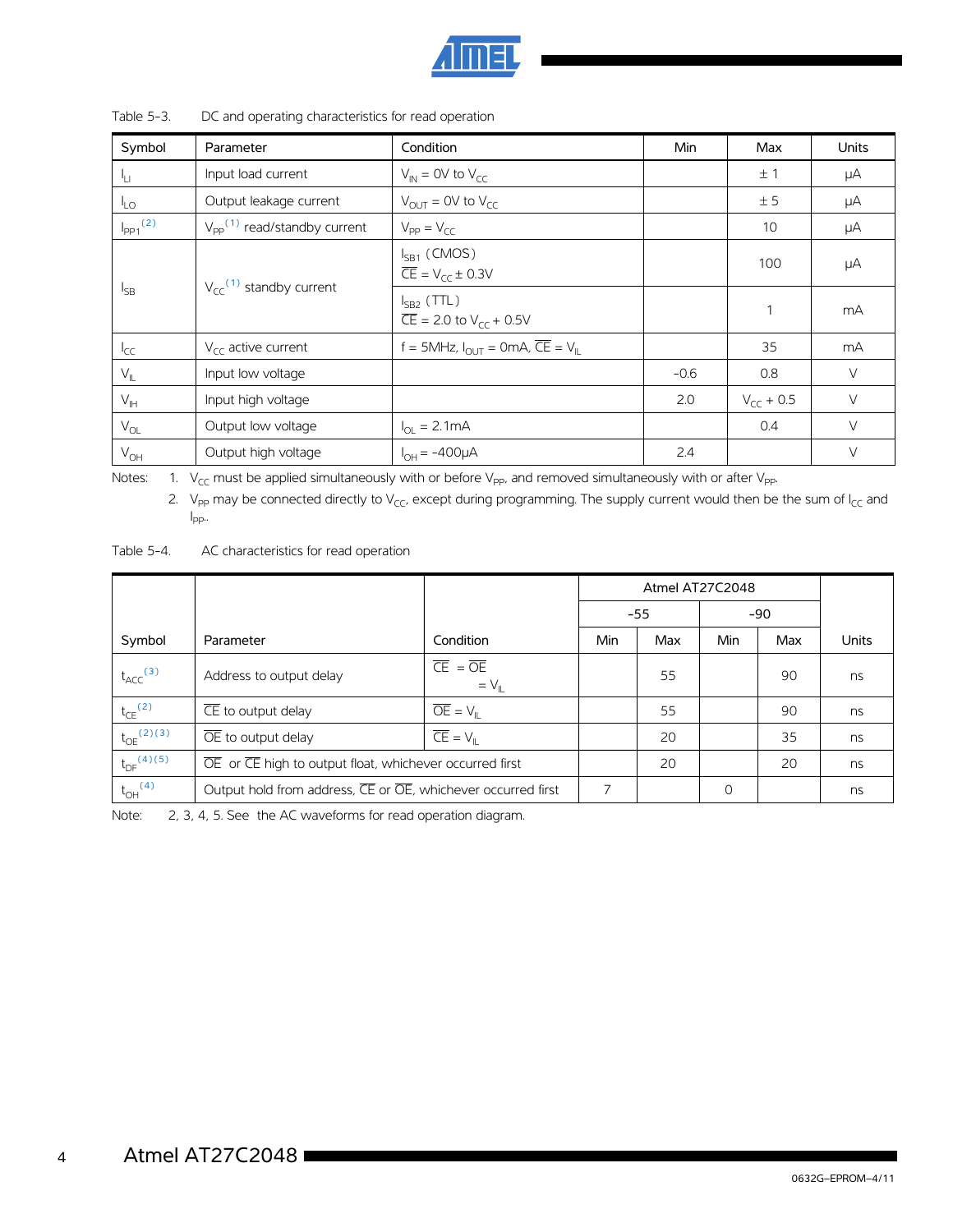Figure 5-1. AC waveforms for read operation<sup>(1)</sup>



<span id="page-4-1"></span><span id="page-4-0"></span>Notes: 1. Timing measurement references are 0.8V and 2.0V. Input AC drive levels are 0.45V and 2.4V, unless otherwise specified.

- 2.  $\overline{OE}$  may be delayed up to t<sub>CE</sub> t<sub>OE</sub> after the falling edge of  $\overline{CE}$  without impact on t<sub>CE</sub>.
- 3.  $\overline{OE}$  may be delayed up to  $t_{\text{ACC}}$   $t_{\text{OE}}$  after the address is valid without impact on  $t_{\text{ACC}}$ .
- <span id="page-4-2"></span>4. This parameter is only sampled, and is not 100% tested.
- 5. Output float is defined as the point when data is no longer driven.

<span id="page-4-3"></span>Figure 5-2. Input test waveforms and measurement levels



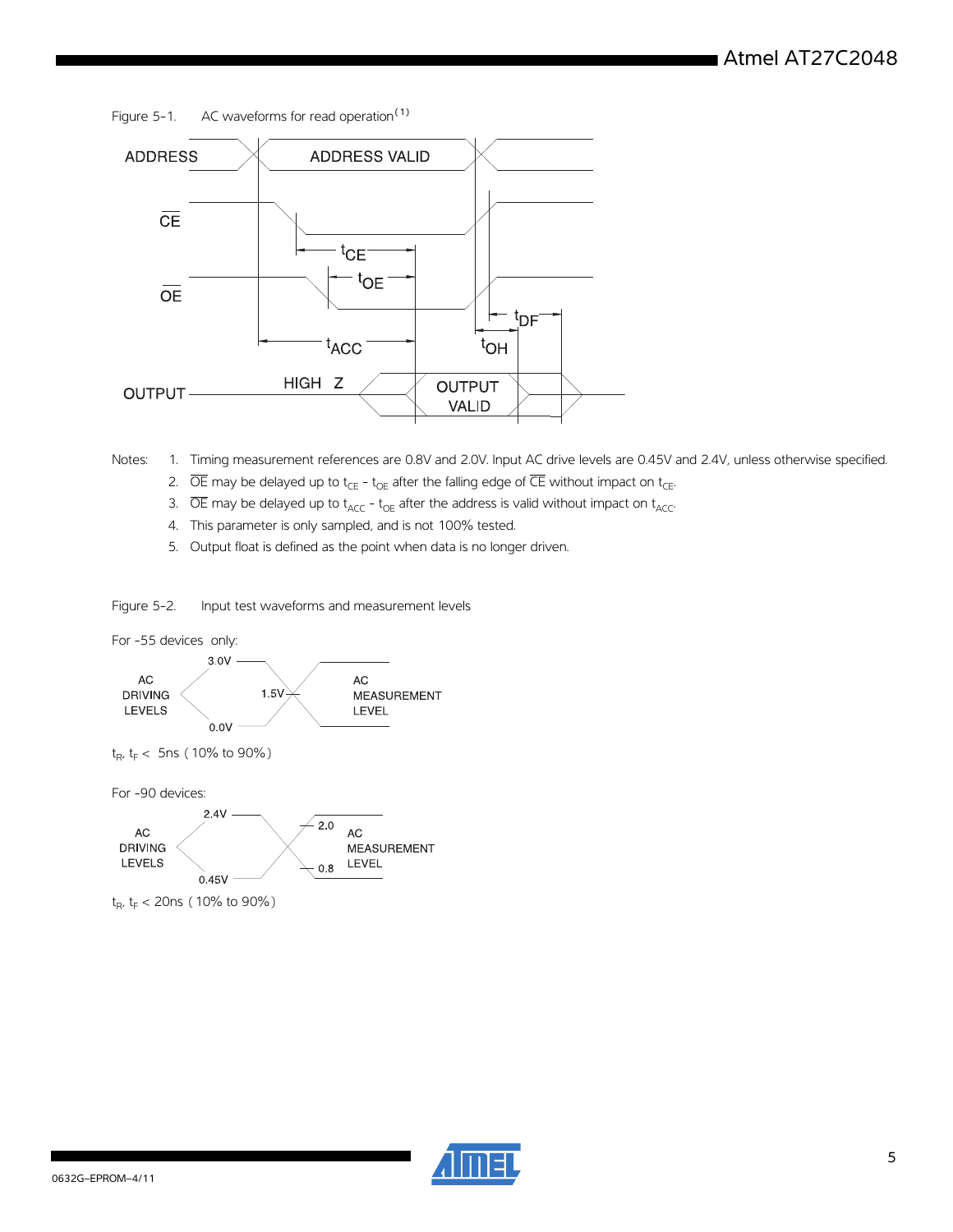



Note: CL = 100pF including jig capacitance, except for the -55 devices, where CL = 30pF.

#### Table 5-5. Pin capacitance

| Symbol    | ⊤ур | Max      | Units | Conditions                   |  |
|-----------|-----|----------|-------|------------------------------|--|
| $\sim$ IN |     | 10       | D۲    | $V_{IN} = OV$                |  |
| LOUT      |     | -<br>- ⊥ | ٥F    | $V_{\text{OUT}} = \text{OV}$ |  |

Note: Typical values for nominal supply voltage. This parameter is only sampled, and is not 100% tested.



Figure 5-4. Programming waveforms<sup>(1)</sup>

Notes: 1. The input timing reference is 0.8V for  $V_{\parallel L}$  and 2.0V for  $V_{\parallel H}$ .

- 2.  $t_{OE}$  and  $t_{DFP}$  are characteristics of the device, but must be accommodated by the programmer.
- 3. When programming the Atmel AT27C2048, a 0.1µF capacitor is required across V<sub>PP</sub> and ground to suppress spurious voltage transients.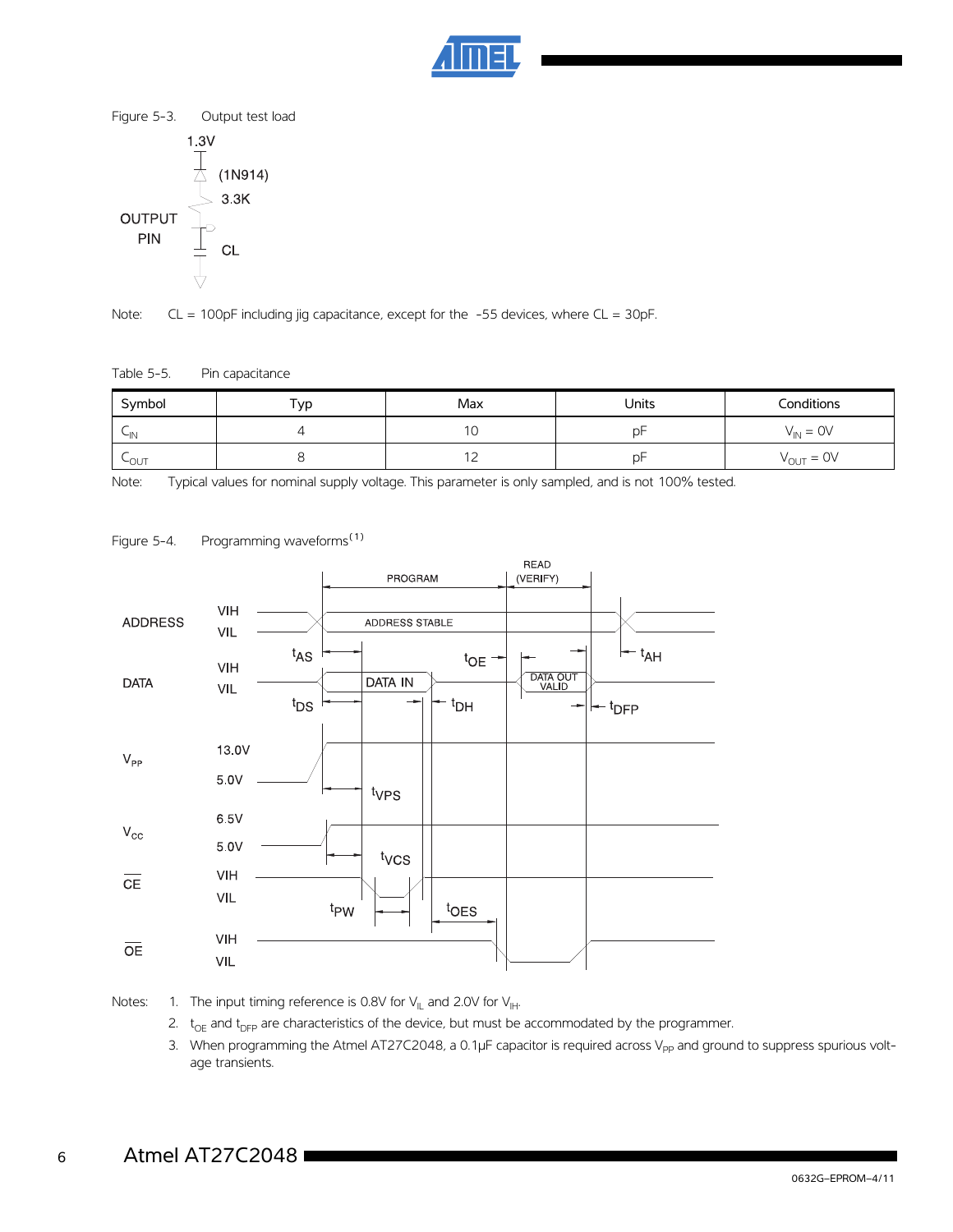Table 5-6. DC programming characteristics  $T_A = 25 \pm 5^{\circ}$ C, V<sub>CC</sub> = 6.5  $\pm$  0.25V, V<sub>PP</sub> = 13.0  $\pm$  0.25V

|                            |                                              |                                 | Limits |                |       |
|----------------------------|----------------------------------------------|---------------------------------|--------|----------------|-------|
| Symbol                     | Parameter                                    | Test conditions                 | Min    | Max            | Units |
| ١u                         | Input load current                           | $V_{IN} = V_{IL}$ , $V_{IH}$    |        | ±10            | μA    |
| $V_{\parallel L}$          | Input low level                              |                                 | $-0.6$ | 0.8            | V     |
| $V_{\ H}$                  | Input high level                             |                                 | 2.0    | $V_{CC}$ + 0.5 | V     |
| $\mathsf{V}_{\mathsf{OL}}$ | Output low voltage                           | $I_{OL} = 2.1 \text{mA}$        |        | 0.4            | V     |
| $V_{OH}$                   | Output high voltage                          | $I_{OH} = -400 \mu A$           | 2.4    |                | V     |
| ICC2                       | $V_{CC}$ supply current (program and verify) |                                 |        | 50             | mA    |
| $I_{PP2}$                  | V <sub>pp</sub> supply current               | $\overline{CE} = V_{\parallel}$ |        | 30             | mA    |
| $V_{ID}$                   | A9 product identification voltage            |                                 | 11.5   | 12.5           | V     |

Table 5-7. AC programming characteristics

|                  |                                                           |                                                                                                                                      | Limits   |      |              |
|------------------|-----------------------------------------------------------|--------------------------------------------------------------------------------------------------------------------------------------|----------|------|--------------|
| Symbol           | Parameter                                                 | Test Conditions <sup>(1)</sup>                                                                                                       | Min      | Max  | <b>Units</b> |
| $t_{AS}$         | Address setup time                                        |                                                                                                                                      | 2        |      | μs           |
| $t_{OES}$        | OE setup time                                             |                                                                                                                                      | 2        |      | μs           |
| $t_{DS}$         | Data setup time                                           | Input rise and fall times<br>(10% to 90%) 20ns                                                                                       | 2        |      | μs           |
| $t_{AH}$         | Address hold time                                         |                                                                                                                                      | $\Omega$ |      | $\mu s$      |
| $t_{DH}$         | Data hold time                                            | Input pulse levels<br>0.45V to 2.4V<br>Input timing reference level<br>0.8V to 2.0V<br>Output timing reference level<br>0.8V to 2.0V | 2        |      | μs           |
| $t_{\text{DFP}}$ | $\overline{OE}$ high to output float delay <sup>(2)</sup> |                                                                                                                                      | $\Omega$ | 130  | ns           |
| $t_{VPS}$        | $V_{\text{pp}}$ setup time                                |                                                                                                                                      | 2        |      | μs           |
| $t_{VCS}$        | $V_{\text{CC}}$ setup time                                |                                                                                                                                      | 2        |      | μs           |
| $t_{\text{PW}}$  | $\overline{PGM}$ program pulse width <sup>(3)</sup>       |                                                                                                                                      | 47.5     | 52.5 | μs           |
| $t_{OE}$         | Data valid from OE                                        |                                                                                                                                      |          | 150  | ns           |
| $t_{\text{PRT}}$ | V <sub>PP</sub> pulse rise time during<br>programming     |                                                                                                                                      | 50       |      | ns           |

<span id="page-6-0"></span>Notes: 1.  $V_{CC}$  must be applied simultaneouslywithor before V<sub>pp</sub> and removed simultaneously with or after V<sub>pp</sub>.

2. This parameter is only sampled, and is not 100% tested. Output float is defined as the point where data is no longer driven. See timing diagram.

3. Program pulse width tolerance is  $50\mu s \pm 5\%$ .

<span id="page-6-1"></span>

| The Atmel AT27C2048 intergrated product identification code |
|-------------------------------------------------------------|
|                                                             |

|              | Pins |        |    |    |    |                |    |                |    |    |          |
|--------------|------|--------|----|----|----|----------------|----|----------------|----|----|----------|
| Codes        | A0   | O15-O8 | O7 | O6 | O5 | O <sub>4</sub> | O3 | O <sub>2</sub> | O1 | O0 | Hex data |
| Manufacturer | 0    |        | 0  |    |    |                |    |                |    | ◡  | 001E     |
| Device type  |      |        |    |    |    |                |    |                |    |    | OOF7     |

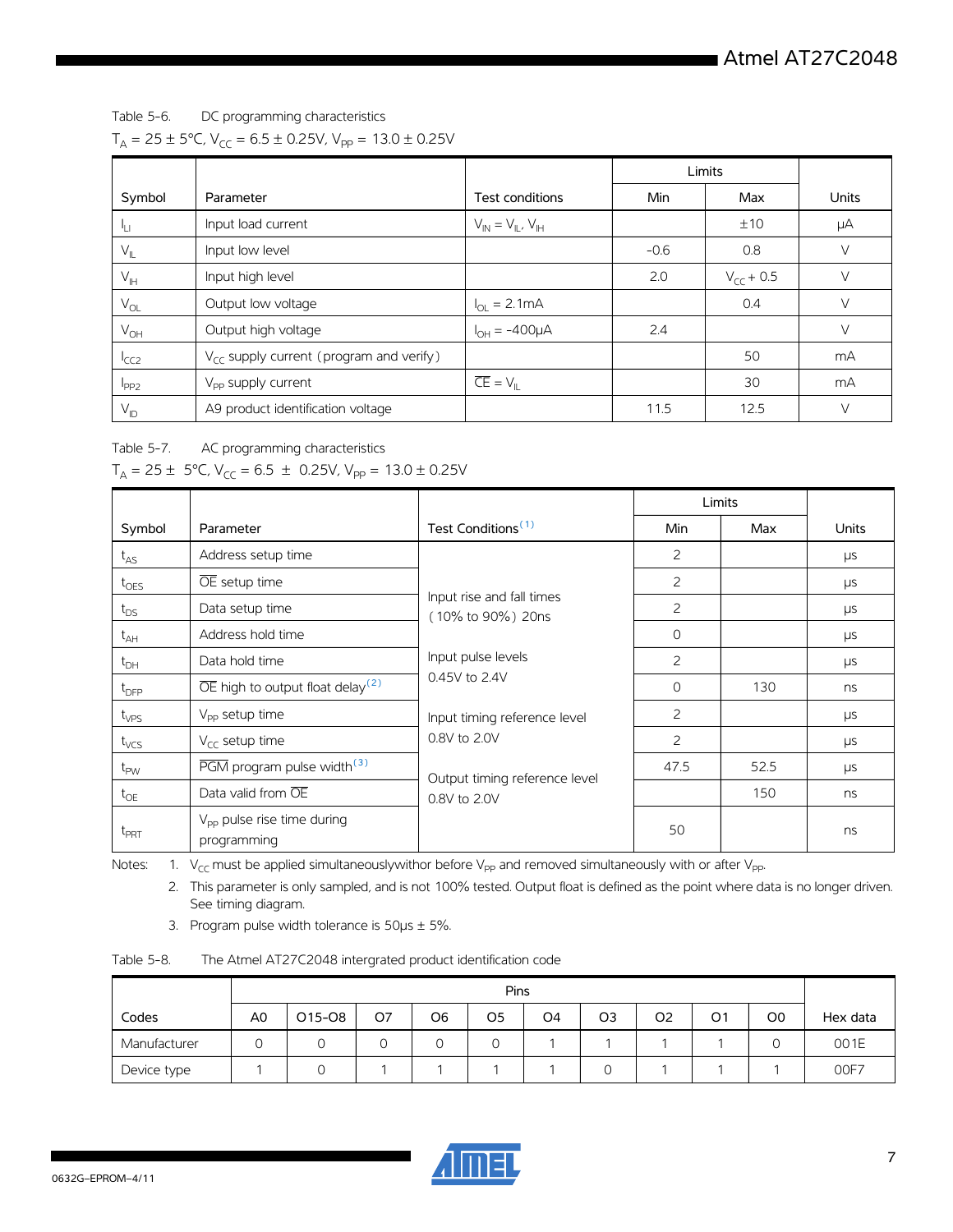| ۰. | ۰. |  |
|----|----|--|
|    |    |  |

### 6. Rapid programming algorithm

A 50 $\mu$ s CE pulse width is used to program. The address is set to the first location. V<sub>CC</sub> is raised to 6.5V and V<sub>PP</sub> is raised to 13.0V. Each address is first programmed with one 50us CE pulse without verification. Then a verification/reprogramming loop is executed for each address. In the event a word fails to pass verification, up to 10 successive 50µs pulses are applied with a verification after each pulse. If the word fails to verify after 10 pulses have been applied, the part is considered failed. After the word verifies properly, the next address is selected until all have been checked. V<sub>PP</sub> is then lowered to 5.0V and  $V_{CC}$  to 5.0V. All words are read again and compared with the original data to determine if the device passes or fails.

Figure 6-1. Rapid programming algorithm

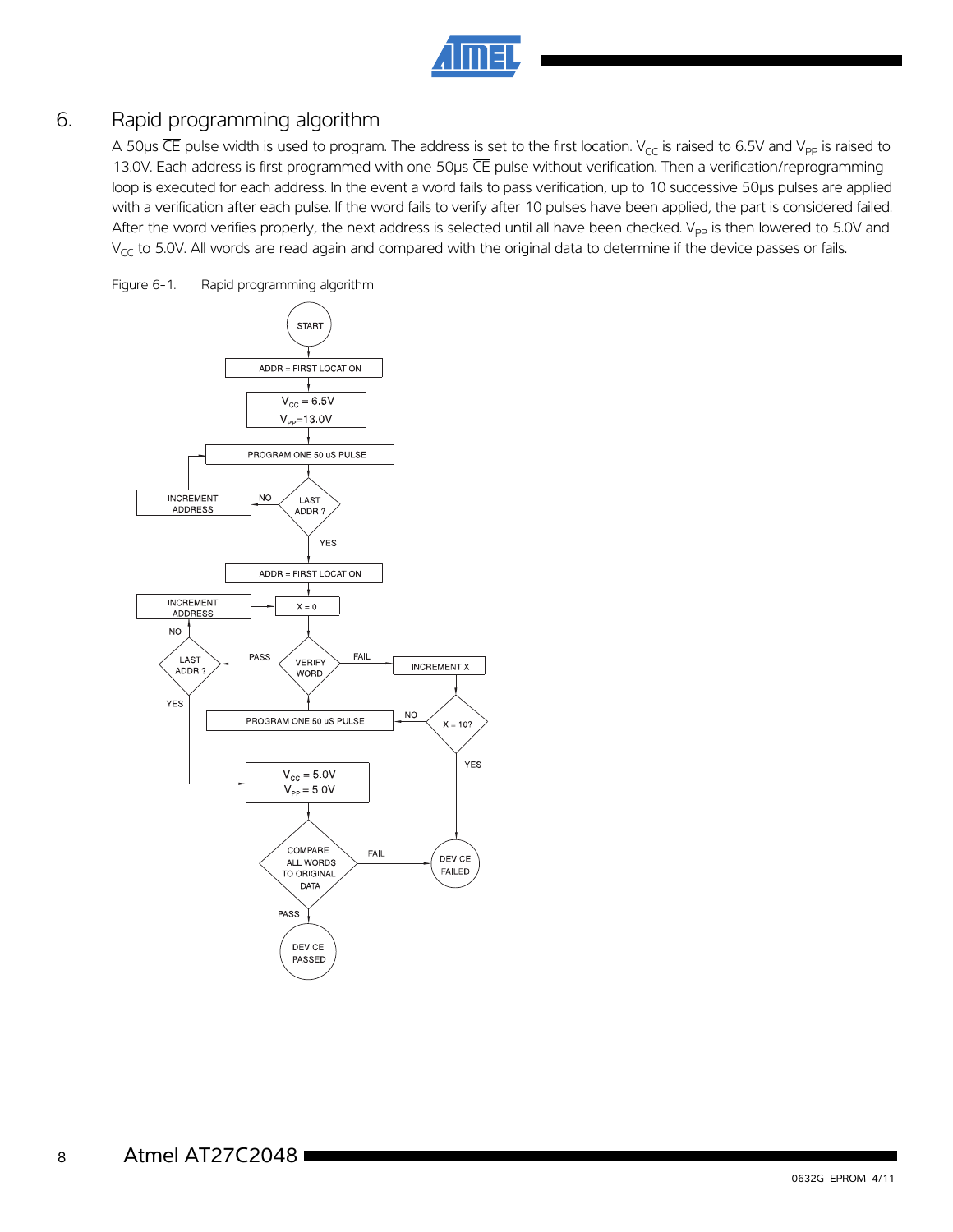# 7. Ordering Information

|  | Green package (Pb/halide-free) |
|--|--------------------------------|
|--|--------------------------------|

| $t_{ACC}$ | $I_{CC}$ (mA) |         |                     |         |             |                               |
|-----------|---------------|---------|---------------------|---------|-------------|-------------------------------|
| (ns)      | Active        | Standby | Atmel ordering code | Package | Lead finish | Operation range               |
| 55        | 35            | 0.1     | AT27C2048-55.IU     | 44      | Matte tin   | Industrial<br>(-40°C to 85°C) |
| 90        | 35            | 0.1     | AT27C2048-90JU      | 44J     | Matte tin   | Industrial<br>(-40°C to 85°C) |

| Package type |                                                |  |  |  |  |  |
|--------------|------------------------------------------------|--|--|--|--|--|
| 44.          | 44-lead, plastic, J-leaded chip carrier (PLCC) |  |  |  |  |  |



ı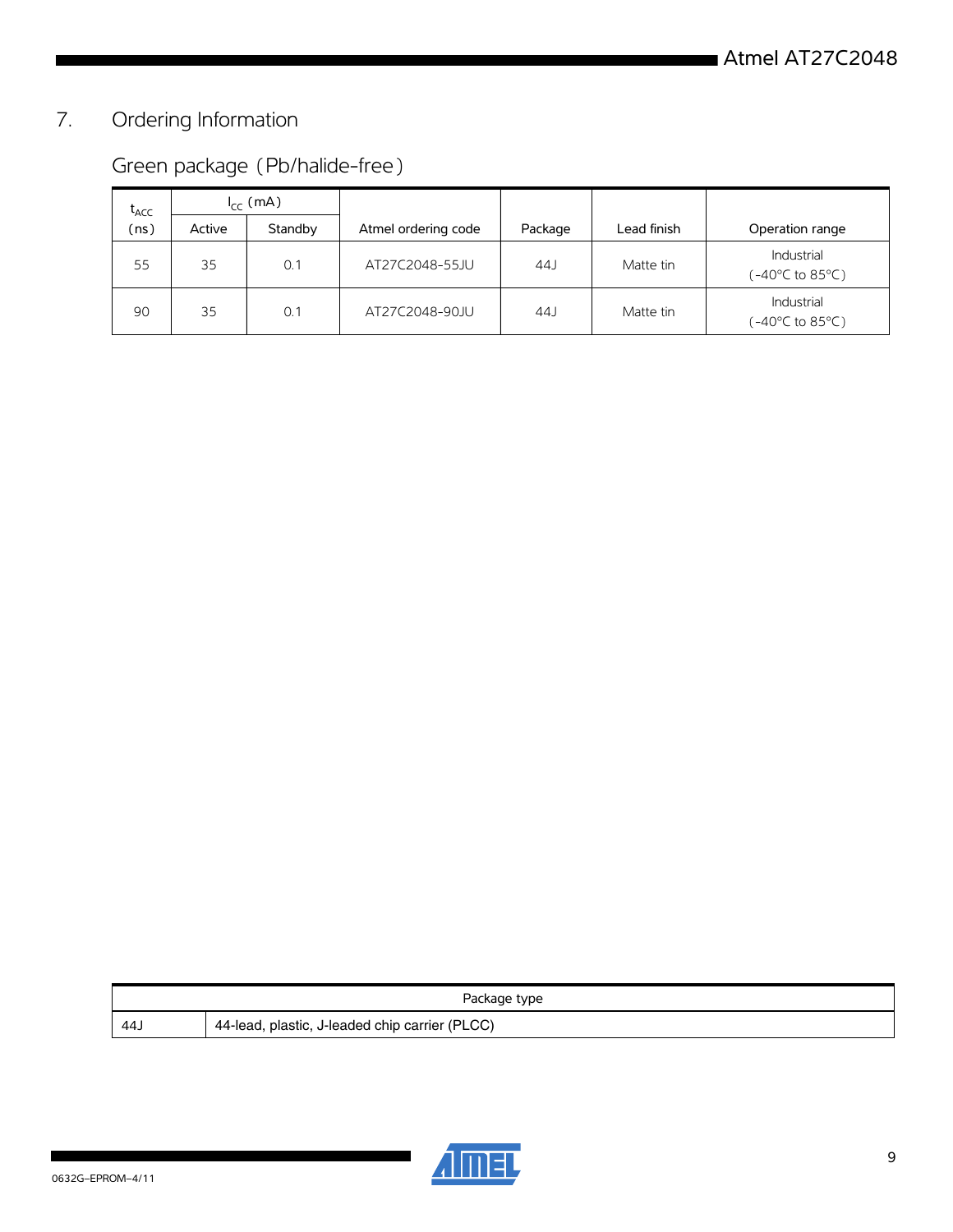

### 8. Packaging information

44J – PLCC

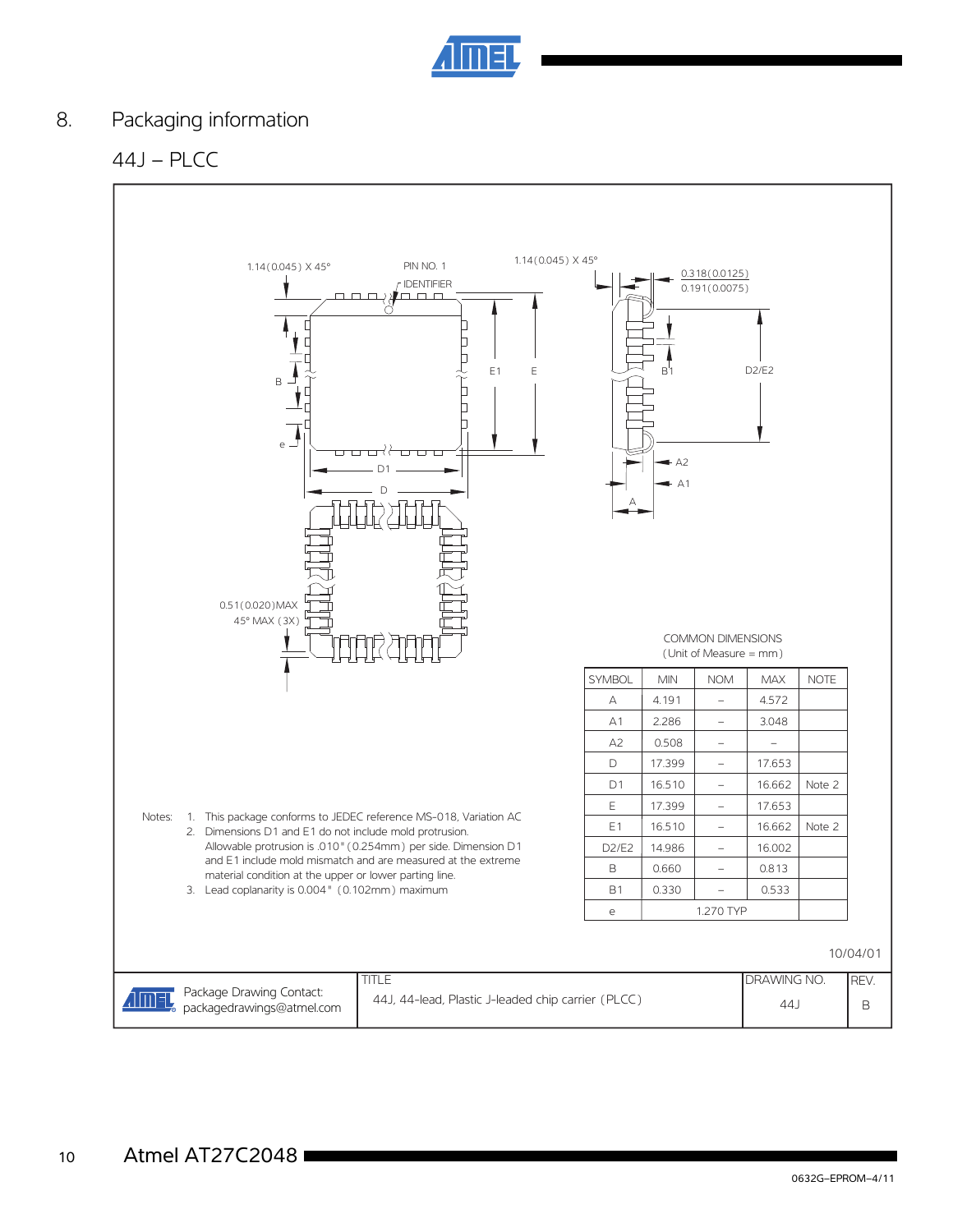## 9. Revision history

| Doc. Rev. | Date    | Comments                                                                 |
|-----------|---------|--------------------------------------------------------------------------|
| 0632G     | 04/2011 | Remove PDIP and VSOP packages<br>Add lead finish to ordering information |
|           |         |                                                                          |
| 0632F     | 12/2007 |                                                                          |



ı